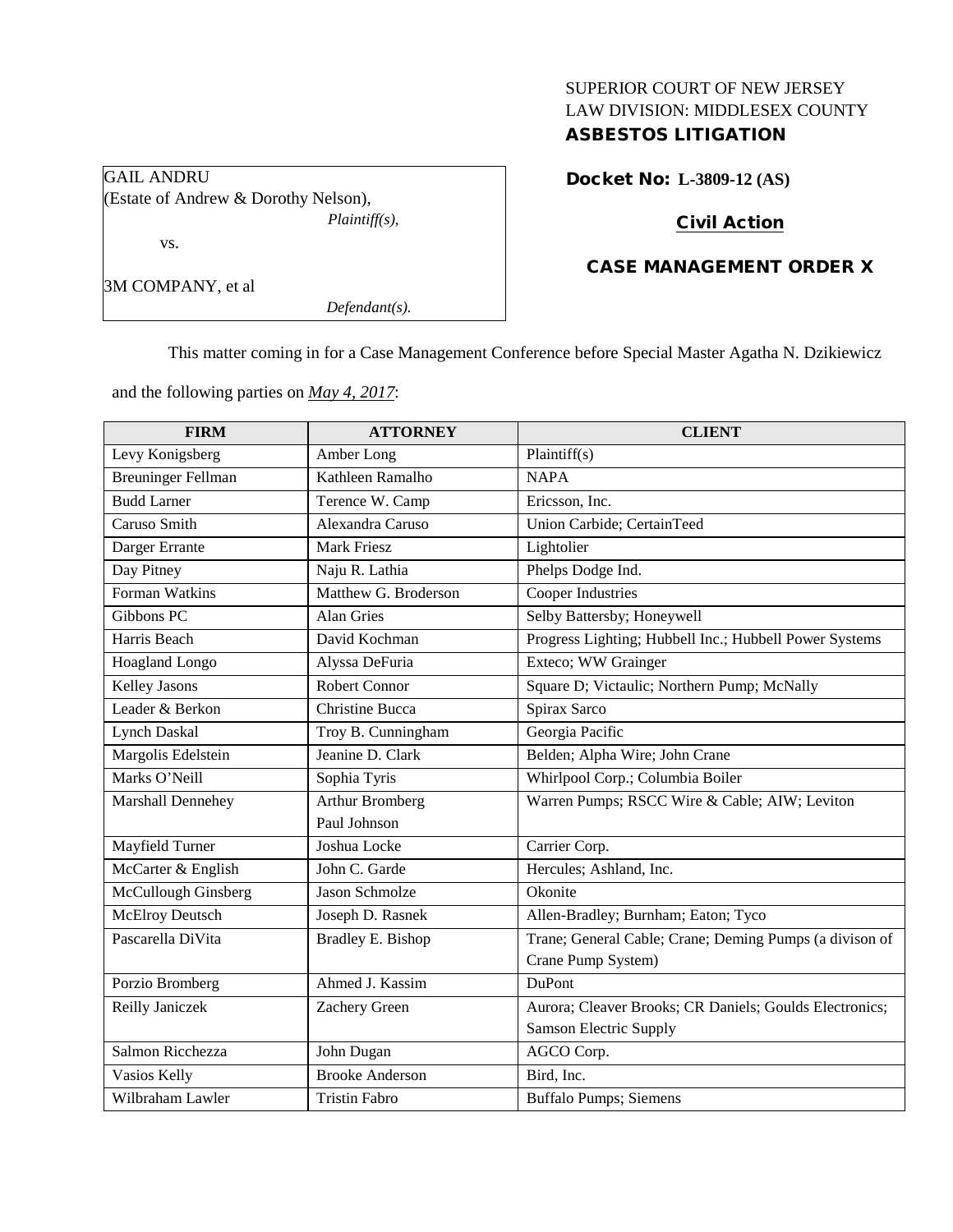IT IS on this  $17<sup>th</sup>$  day of **May, 2017** *effective from the conference date;* 

ORDERED as follows:

Counsel receiving this Order through computerized electronic medium (E-Mail) shall be deemed by the court to have received a copy of the filed original court document. Any document served pursuant to this Order shall be deemed to be served by mail pursuant to *R*.1:5-2.

## **DISCOVERY**

August 31, 2017 Fact discovery, including depositions, shall be completed by this date. Plaintiff's counsel shall contact the Special Master within one week of this deadline if all fact discovery is not completed.

August 31, 2017 Depositions of corporate representatives shall be completed by this date.

## **SUMMARY JUDGMENT MOTION PRACTICE**

- September 15, 2017 Plaintiff's counsel shall advise, in writing, of intent not to oppose motions by this date.
- September 29, 2017 Summary judgment motions shall be filed no later than this date.
- October 27, 2017 Last return date for summary judgment motions.

## **MEDICAL DEFENSE**

January 31, 2018 Defendants shall identify its medical experts and serve medical expert reports, if any, by this date.

## **LIABILITY EXPERT REPORTS**

- November 30, 2017 Plaintiff shall identify its liability experts and serve liability expert reports or a certified expert statement by this date or waive any opportunity to rely on liability expert testimony.
- January 31, 2018 Defendants shall identify its liability experts and serve liability expert reports, if any, by this date or waive any opportunity to rely on liability expert testimony.

#### **ECONOMIST EXPERT REPORTS**

November 30, 2017 Plaintiff shall identify its expert economists and serve expert economist report(s), if any, by this date or waive any opportunity to rely on economic expert testimony.

January 31, 2018 Defendants shall identify its expert economists and serve expert economist report(s), if any, by this date or waive any opportunity to rely on economic expert testimony.

#### **EXPERT DEPOSITIONS**

February 28, 2018 Expert depositions shall be completed by this date. To the extent that plaintiff and defendant generic experts have been deposed before, the parties seeking that

\_\_\_\_\_\_\_\_\_\_\_\_\_\_\_\_\_\_\_\_\_\_\_\_\_\_\_\_\_\_\_\_\_\_\_\_\_\_\_\_\_\_\_\_\_\_\_\_\_\_\_\_\_\_\_\_\_\_\_\_\_\_\_\_\_\_\_\_\_\_\_\_\_\_\_\_\_\_\_\_\_\_\_\_\_\_\_\_\_\_\_\_\_\_\_\_\_\_\_\_\_\_\_\_\_\_\_\_\_\_